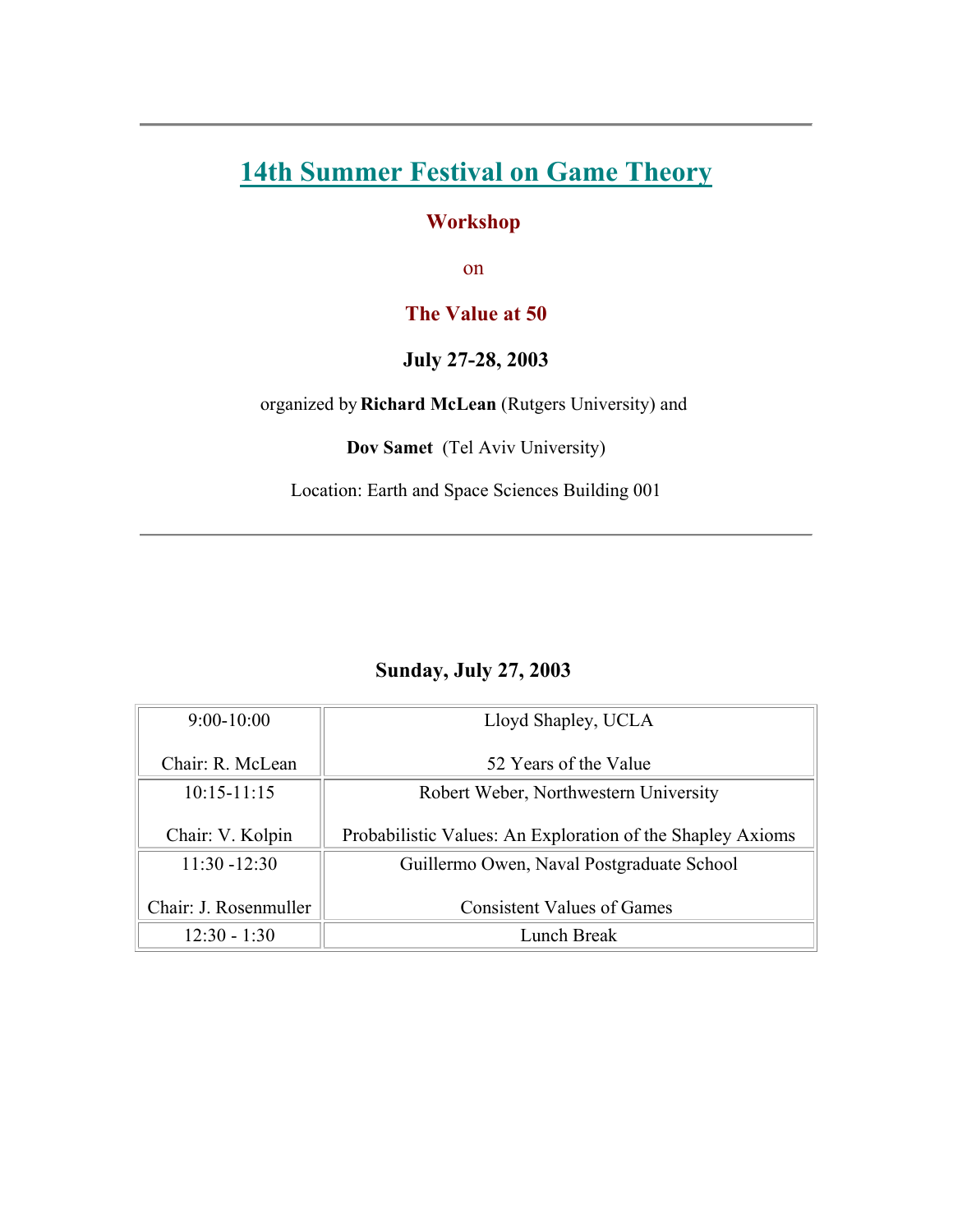| Parallel<br>Sessions                 | <b>Session A</b> (ESS 001)                                                                                                                   |                                                           | <b>Session B</b> (ESS 177)                                                                                                    | <b>Session C</b> (ESS 181)                                                                                                                  |  |
|--------------------------------------|----------------------------------------------------------------------------------------------------------------------------------------------|-----------------------------------------------------------|-------------------------------------------------------------------------------------------------------------------------------|---------------------------------------------------------------------------------------------------------------------------------------------|--|
|                                      | Chair: R. Weber                                                                                                                              |                                                           | Chair: G. Owen                                                                                                                | Chair: O. Haimanko                                                                                                                          |  |
| $1:30-1:55$                          | Van Kolpin,<br>University of Oregon<br>Incremental Aumann-<br><b>Shapley Pricing</b>                                                         |                                                           | Israel Zang,<br>Tel Aviv University<br>The Museum Pass Game<br>and its Value                                                  | David Wettstein,<br><b>Ben Gurion University</b><br>Bidding for the Surplus:<br>Realizing Efficient<br>Outcomes in Economic<br>Environments |  |
| $2:00-2:25$                          | Irinel Dragan,<br>University of Texas at<br>Arlington<br>Some Automorphisms on<br>the Space of N-Person TU<br>Games and the Shapley<br>Value |                                                           | Richard Steinberg,<br>University of Cambridge<br>The Secret History of the<br>Value of Caller I.D                             | Joachim Rosenmuller,<br>IMW, Universität Bielefeld<br>Minkowski Solutions                                                                   |  |
| $2:30-2:55$                          | $C Z Q$ in,<br>U.C. Santa Barbara<br>On Potential maximization<br>as a Refinement of Nash<br>Equilibrium                                     |                                                           | T.E.S. Raghavan,<br>University of Illinois at<br>Chicago<br><b>Changing Family Patterns</b><br>- A Game Theoretic<br>Approach | Roger Myerson, University<br>of Chicago<br>Virtual Utility and the Core<br>for Games with Incomplete<br>Information                         |  |
| $3:30 - 4:30$<br>Chair: D. Wettstein |                                                                                                                                              |                                                           | Sergiu Hart, The Hebrew University of Jerusalem<br>Value Equivalence?                                                         |                                                                                                                                             |  |
| $5:00 - 6:00$                        |                                                                                                                                              |                                                           | Martin Shubik/Thomas Quint, Yale University                                                                                   |                                                                                                                                             |  |
| Chair: P. Dubey                      |                                                                                                                                              | Absenteeism, Substitutes, and Complements in Simple Games |                                                                                                                               |                                                                                                                                             |  |
| 7:30                                 |                                                                                                                                              | Reception at the Three Village Inn                        |                                                                                                                               |                                                                                                                                             |  |